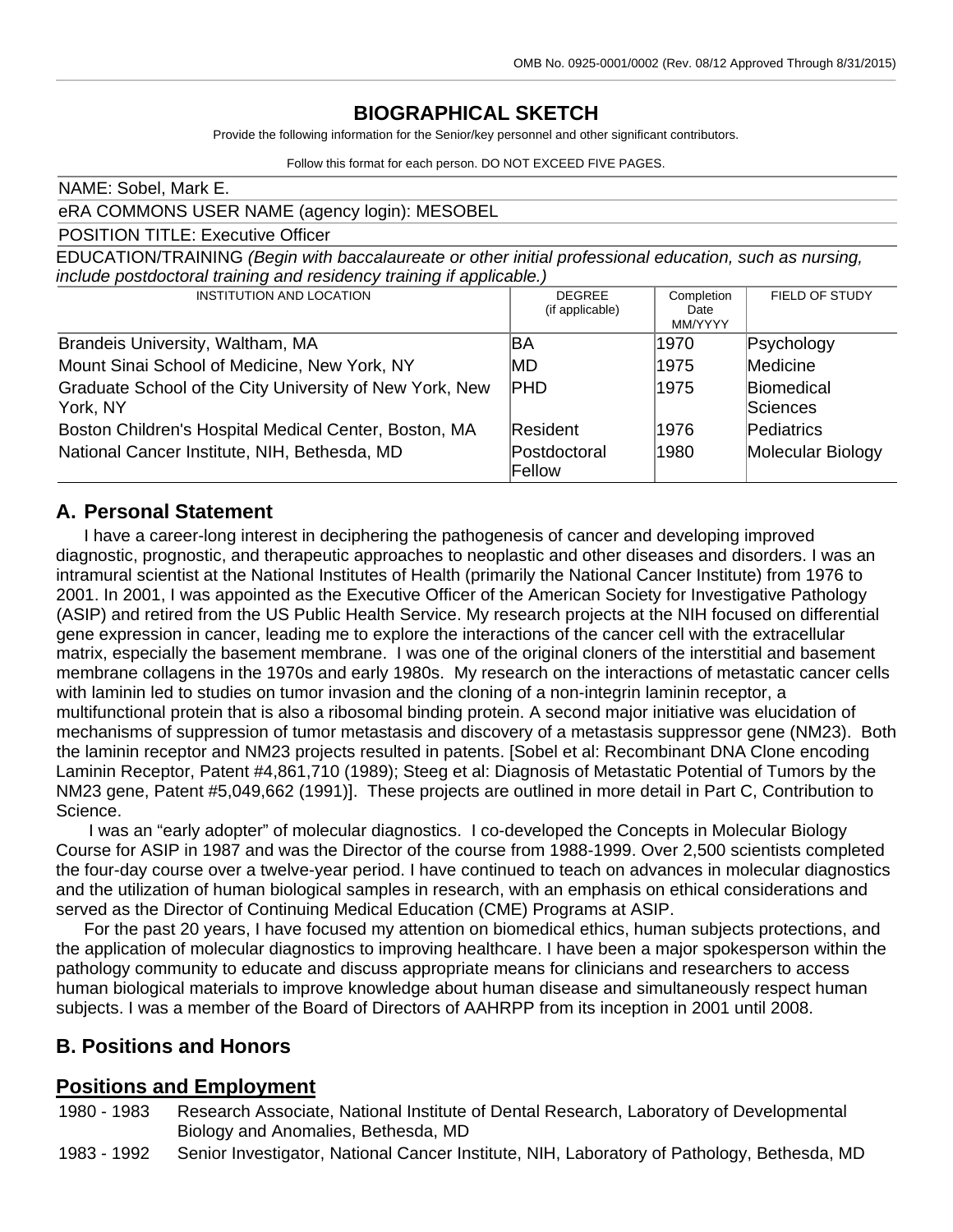- 2001 Chief, NCI, NIH, Laboratory of Pathology, Bethesda, MD
- 2018 Executive Officer, American Society for Investigative Pathology (ASIP), Bethesda, MD
- 2018 Executive Officer, Intersociety Council for Pathology Information (ICPI), Bethesda, MD
- 2011 Executive Officer, Association for Molecular Pathology (AMP), Bethesda, MD
- 2011 Executive Officer, Association of Pathology Chairs, Bethesda, MD
- 2012 Guest Researcher/Special Volunteer, NCI, NIH, Laboratory of Pathology, Bethesda, MD
- present Executive Officer Emeritus, AMP
- present Executive Officer Emeritus, ASIP, ICPI

### **Other Experience and Professional Memberships**

|                | 1976 - present Member, American Association for the Advancement of Science                                                                                   |
|----------------|--------------------------------------------------------------------------------------------------------------------------------------------------------------|
|                | 1977 - present Member, American Association for Cancer Research                                                                                              |
| 1987 -         | Co-director, Concepts in Molecular Biology Course, American Association of Pathologists                                                                      |
| 1987 -         | Member, Minority Recruitment Networking Task Force, National Cancer Institute                                                                                |
|                | 1987 - present Member, American Society for Investigative Pathology                                                                                          |
|                | 1988 - present Member, American Society for Biochemistry and Molecular Biology                                                                               |
| 1988 -         | Member, Ad hoc, NIH Pathobiochemistry Study Section                                                                                                          |
| 1988 - 1999    | Director, Concepts in Molecular Biology Course, American Society for Investigative Pathology                                                                 |
| 1989 - 2004    | Consultant, Molecular Pathology Committee, College of American Pathologists                                                                                  |
| 1990 - 1995    | Chair, Education Planning Committee, American Society for Investigative Pathology                                                                            |
| 1991 -         | Organizer, Molecular Pathology Workshop, Annual Meeting of American College of Veterinary<br>Pathologists                                                    |
| 1992 - 1998    | Member, Area Committee on Molecular Methods, NCCLS                                                                                                           |
| 1994 -         | Member, Organizing Committee, Molecular Diagnostics Workshop, UAREP                                                                                          |
| 1994 - 1995    | Organizer, Stowell Symposium, ASIP 1995 Annual Meeting at Experimental Biology 1995                                                                          |
|                | 1995 - present Member, Association for Molecular Pathology                                                                                                   |
| 1996 -         | Member, Ad hoc, NIDR, Oral Cancer Center Study Section                                                                                                       |
| 1996 -         | Member, Advisory Committee on Informed Consent, NHLBI                                                                                                        |
| 1996 - 1999    | Member, Ad hoc Pathology Consensus on Stored Tissue Committee, College of American<br>Pathologists                                                           |
| 1996 - 2000    | Associate Editor, Diagnostic Molecular Pathology                                                                                                             |
| 1997 - 1998    | Chair, NIH Intramural Working Group on Studies Using Existing Human Samples or Data                                                                          |
| 1998 - present | Member, Editorial Board, Laboratory Investigation                                                                                                            |
| 1998 - 2001    | Member, Trans-NIH Group on Issues Related to Human Specimen Resources                                                                                        |
| 1998 - 2001    | Member, Trans-NIH Bioethics Committee                                                                                                                        |
| 1999 - 2000    | Visiting Professor, George Washington University Medical School, Pathology Department                                                                        |
| 1999 - 2001    | Member, Ad hoc Committee on Genetics and Medical Information Privacy, College of<br>American Pathologists                                                    |
| 2000           | Organizer, Chair, and Speaker, Presidential Symposium ("Molecular Markers of Cancer"),<br>ASIP 2000 Annual Meeting at Experimental Biology,                  |
| 2000 - 2001    | NIH Representative, DHHS Working Group on Use of Human Biological Materials                                                                                  |
|                | 2001 - present Member, United States and Canadian Academy of Pathology                                                                                       |
| 2001 - 2008    | Member, Board of Directors, Association for the Accreditation of Human Research Protection<br>Programs, and Executive Committee (2003 - 2007)                |
| 2002 -         | Course Director and Lecturer, Introduction to Molecular Biology, Annual Meeting of the Society<br>for Nuclear Medicine                                       |
| $2002 -$       | Organizer and Moderator, Symposium on Molecular Surgical Pathology: Studies in Wax,<br>Annual Meeting of the United States and Canadian Academy of Pathology |
| 2002 - 2004    | Member, Association of American Medical Colleges Council of Academic Societies Program<br>Committee                                                          |
| 2003 - 2004    | Organizer and Chair, Symposium on Human Research Protections, Experimental Biology                                                                           |
|                | 2005 - present Director, ASIP Journal Continuing Medical Education Program                                                                                   |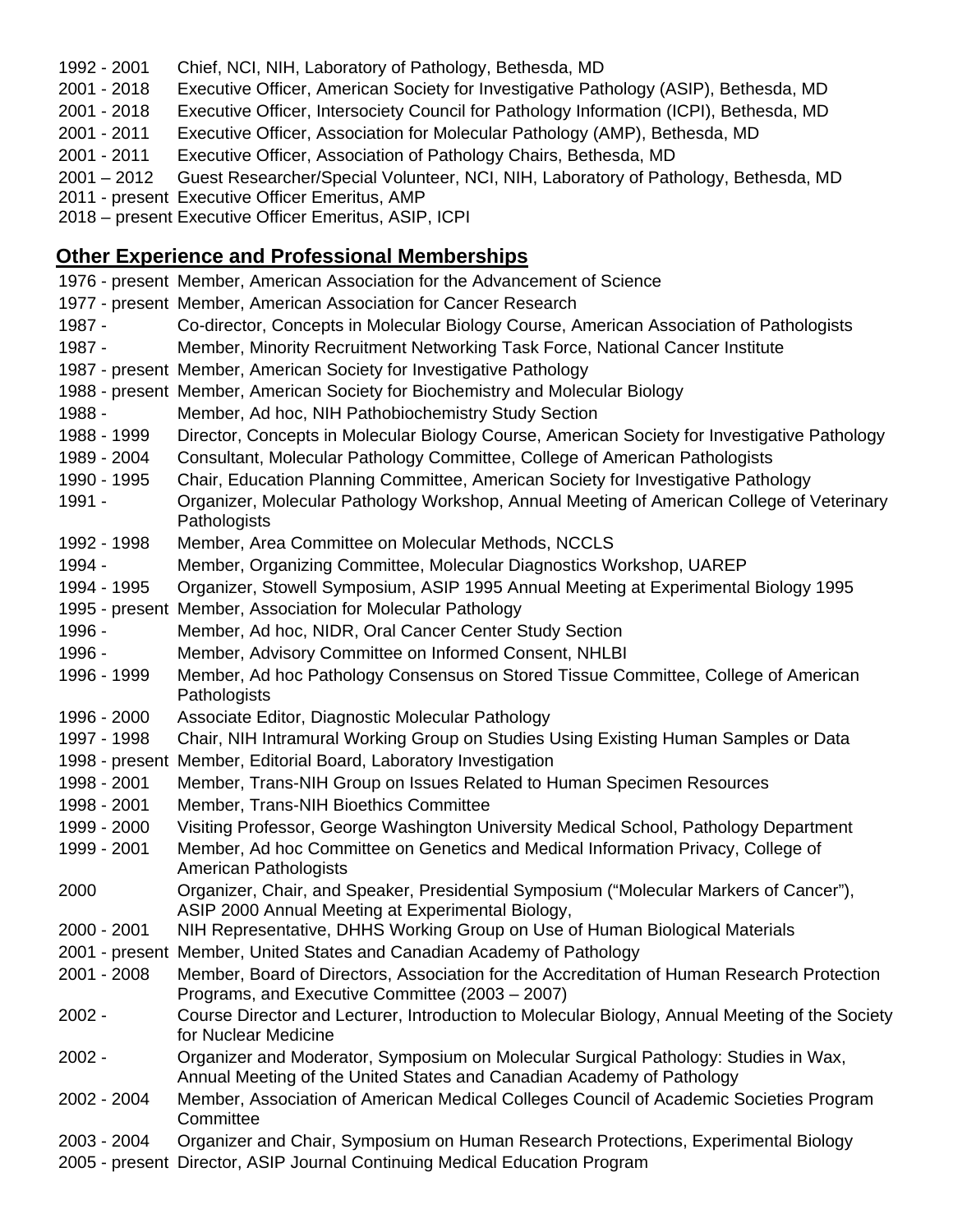| 2005 - 2007         | Member, National Library of Medicine Working Group, NIH Policy for Enhanced Public Access                                                         |
|---------------------|---------------------------------------------------------------------------------------------------------------------------------------------------|
| 2005 - 2008         | Faculty, Current Applications of Molecular Pathology: Diagnosis and Implications for Therapy<br>in Tissue Samples, Madrid, Spain                  |
| 2005 - 2015         | Senior Executive Advisory Board, Archives of Pathology and Laboratory Medicine                                                                    |
| 2007 - 2013         | Member, PubMed Central National Advisory Committee of the National Library of Medicine                                                            |
|                     | 2008 - present Member, FASEB Human Subjects Protections Advisory Committee                                                                        |
| $2009 -$            | Member, NINCDS Special Study Section for Biorepository Contracts                                                                                  |
| $2009 -$            | Visiting Faculty, International Bioethics Course, Udine, Italy                                                                                    |
| 2009 - 2010         | Member, NICHD Special Study Section for Biorepository Contracts                                                                                   |
|                     | 2010 - present Member, Advisory Board, NICHD Brain Trust                                                                                          |
|                     | 2010 - present Member, Scientific Advisory Board, Canadian Prostate Cancer Biomarker Network                                                      |
| $2010 -$            | Member, Department of Defense Study Section for Lung Cancer Repositories                                                                          |
| $2012 -$            | Member, Department of Defense Study Section for Lung Cancer Research Program                                                                      |
| $2012 -$            | Member, NIDDK Biosample Repository Contracts Review Panel                                                                                         |
| $2013 -$            | Chair, NCATS Research Resource for Human Organs and Tissue Special Emphasis Panel                                                                 |
| $2013 -$            | Member, Bidirectional Research Round Table Meeting, NIDCR                                                                                         |
| 2014                | Organizer, Chair and Speaker, Stowell Symposium at ASIP 2014 Annual Meeting at EB                                                                 |
| 2014                | Organizer and Chair, Plenary Session on Systems Biology, American College of Veterinary                                                           |
|                     | <b>Pathologists Annual Meeting</b>                                                                                                                |
| $2015 - 2019$       | Visiting Faculty, Curso Teórico-Práctico Intensivo de Biología y Patololgía Moleculares Para                                                      |
|                     | Médicos, Barcelona, Spain                                                                                                                         |
| 2016                | Chair, NIH Precisions Medicine Initiative Biorespository Study Section                                                                            |
| 2016 - 2017<br>2017 | Chair, NIDDK Biosample Repository Contracts Review Panel<br>Chair, The Human Tissue and Organ Research Resource U42 Study Section, NIH Center for |
|                     | <b>Scientific Review</b>                                                                                                                          |
| 2018                | Member, NICHD National Children's Study Biological and Environmental Sample Repository                                                            |
|                     | <b>Study Section</b>                                                                                                                              |
| 2018                | Chair, NCI Special Emphasis Panel, Collaborative Human Tissue Netowork (CHTN)                                                                     |
| <u>Honors</u>       |                                                                                                                                                   |
| 1969                | Phi Beta Kappa, Brandeis University                                                                                                               |
|                     |                                                                                                                                                   |
| 1969                | John Leslie Award, Brandeis University                                                                                                            |
| 1970                | Summa cum laude, Brandeis University                                                                                                              |
| 1975                | Basic Sciences Achievement Award, Mount Sinai School of Medicine                                                                                  |
| 1977                | Sigma Xi, National Cancer Institute                                                                                                               |
| 1989                | Commendation Medal, United States Public Health Service                                                                                           |

- Saul J. Horowitz, Jr. Memorial Award, Mount Sinai School of Medicine
- Secretary-Treasurer, Association for Molecular Pathology
- 1997 Councilor, American Society for Investigative Pathology (ASIP)
- Alpha Omega Alpha, Mount Sinai School of Medicine
- 2000 Vice President-Elect, Vice President, and President, ASIP
- 1999 President-Elect and President, Association for Molecular Pathology
- Highman Lecturer, University of California at Sacramento
- 2007 Chair (elected), Intersociety Pathology Council
- Leadership Award, Association for Molecular Pathology
- present Chair (appointed), Intersociety Pathology Council
- Friend of Pathology, Association of Pathology Chairs
- Terry Ann Krulwich Physician Scientist Award, Icahn Mount Sinai School of Medicine

## **C. Contribution to Science**

## **Complete List of Published Work in My Bibliography:**

<https://www.ncbi.nlm.nih.gov/myncbi/1P3NrwxNkZbkA/bibliography/public/>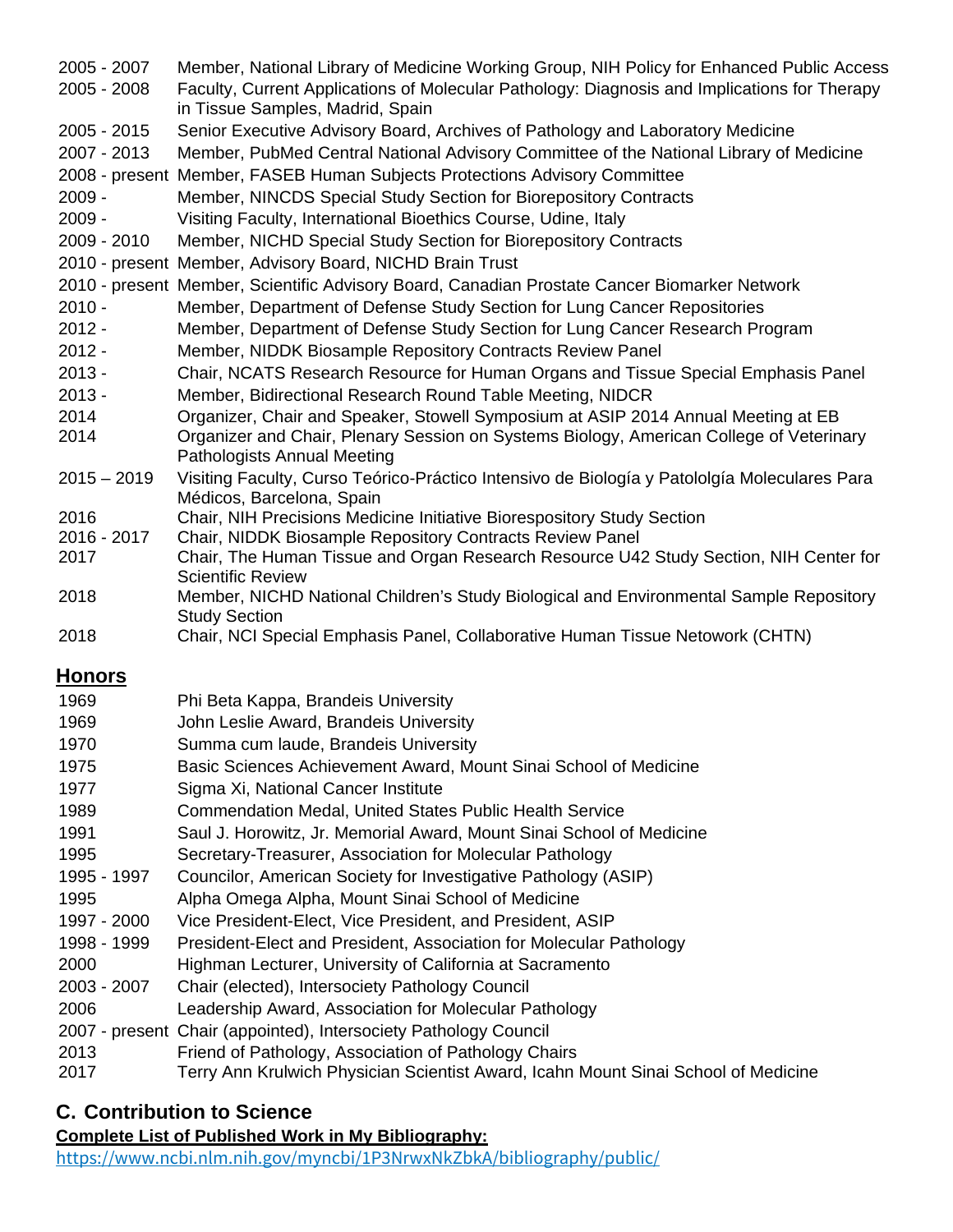1. Altered expression of connective tissue molecules in cancer and the cloning of interstitial and basement membrane-associated collagens and fibronectin.

As a post-doctoral fellow in the laboratory of Ira Pastan, National Cancer Institute from 1976-1979, I began an exploration of the differential expression of collagen and connective tissue (including basement membrane) molecules in in vitro and in vivo models of cancer. In the Pastan laboratory, I had the opportunity to utilize the first P3 containment lab at the National Cancer Institute and to develop methodologies for the isolation of long mRNA species. Our group cloned cDNAs of the α1 and α2 chains of type I collagen as well as fibronectin and discovered decreased levels of mRNAs for type I collagen and fibronectin in in vitro Rous sarcoma virus-chcik embryo fibroblasts. .

In 1980, I was given the opportunity to develop my own lab group in the Laboratory of Developmental Biology and Craniofacial Anomalies in the National Institute of Dental Research, and expanded my molecular explorations of collagens and connective tissue molecules. My laboratory cloned type II collagen and type IV collagen. We investigated the developmental and molecular biology of collagens in cartilage and bone formation and studied basement membrane molecular biology in a murine in vivo tumor system.

- a. Sobel ME, Yamamoto T, Adams SL, DiLauro R, Avvedimento VE, de Crombrugghe B, Pastan I. Construction of a recombinant bacterial plasmid containing a chick pro- α2 collagen gene sequence. Proc Natl Acad Sci USA. 1978. 75:5846-5850.
- b. Sobel ME, Yamamoto T, de Crombrugghe B, Pastan I. Regulation of procollagen messenger ribonucleic acid levels in Rous sarcoma virus-transformed chick embryo fibroblasts. Biochemistry. 1981. 20:2678-2684.
- c. Vogeli G, Ohkubo H, Sobel ME, Yamada Y, Pastan I, de Crombrugghe B. Structure of the promoter for the chick alpha 2 collagen gene. Proc Natl Acad Sci USA. 1981. 78:5334-5338.
- d. Fernandez MP, Young MF, Sobel ME. Methylation of type II and type I collagen genes in differentiated and dedifferentiated chondrocytes. J Biol Chem. 1985. 260:2374-2378.

#### 2. The role of a non-integrin laminin receptor in cancer.

In 1983 I returned to the intramural program at the NCI as Senior Investigator in the Laboratory of Pathology. My group continued an exploration of connective tissue molecules in cancer with a focus on the role of the basement membrane in tumor invasion and metastasis. A 67-kDa laminin receptor had been isolated by Lance Liotta's group at the NCI and my laboratory used a monoclonal antibody to clone a cDNA probe (and eventually isolated the genomic clone) for a 37-kDa laminin receptor precursor. In 1989, we were awarded a patent from the US Patent and Trade Office: Sobel et al: Recombinant DNA Clone encoding Laminin Receptor, Patent #4,861,710. We discovered increased mRNA and protein expression in in vitro cancer cell lines and murine model systems as well as in human tissues. At the time, this work was controversial since integrins were discovered concurrently and the 67-kDa laminin receptor is a non-integrin. We eventually determined that the 37-kDa laminin receptor precursor was a multi-functional protein that also served as a ribosomal binding protein (p40), and was localized not only on the cell membrane but also in the nucleolus. The specific binding site for laminin was elucidated using cDNA-deduced synthetic peptides and was recently confirmed using the crystalline structure of the molecule by my former trainee, Nunzia Montuori (University of Naples, Italy), who continued to work on the project after I left the NCI.

- a. Castronovo V, Colin C, Claysmith AP, Chen PHS, Lifrange E, Lambotte R, Krutzsch HC, Liotta LA, Sobel ME. Immunodetection of the metastasis-associated laminin receptor in human breast cancer cells obtained by fine needle aspiration biopsy. Am J Pathol. 1990. 137:1373-1381.
- b. Castronovo V, Taraboletti G, Sobel ME. Laminin receptor complementary DNA-deduced synthetic peptide inhibits cancer cell attachment to endothelium. Cancer Res. 1991. 51:5672-5678.
- c. Castronovo V, Taraboletti G, Sobel ME. Functional domains of the 67-kDa laminin receptor precursor. J Biol Chem. 1991. 266:20440-20446.
- d. Campo E, Monteagudo D, Castronovo V, Claysmith AP, Fernandez PL, Sobel ME. Detection of laminin receptor mRNA in human cancer dell lines and colorectal tissues by in stiu hybridization. Am J Pathol. 1992. 141:1073-1083.

### 3. Suppression of tumor metastasis

Concurrent with the laminin receptor project, my group investigated the possibility that, just as there are tumor suppressor genes, there may be genes that suppress or inhibit tumor metastasis. Using differential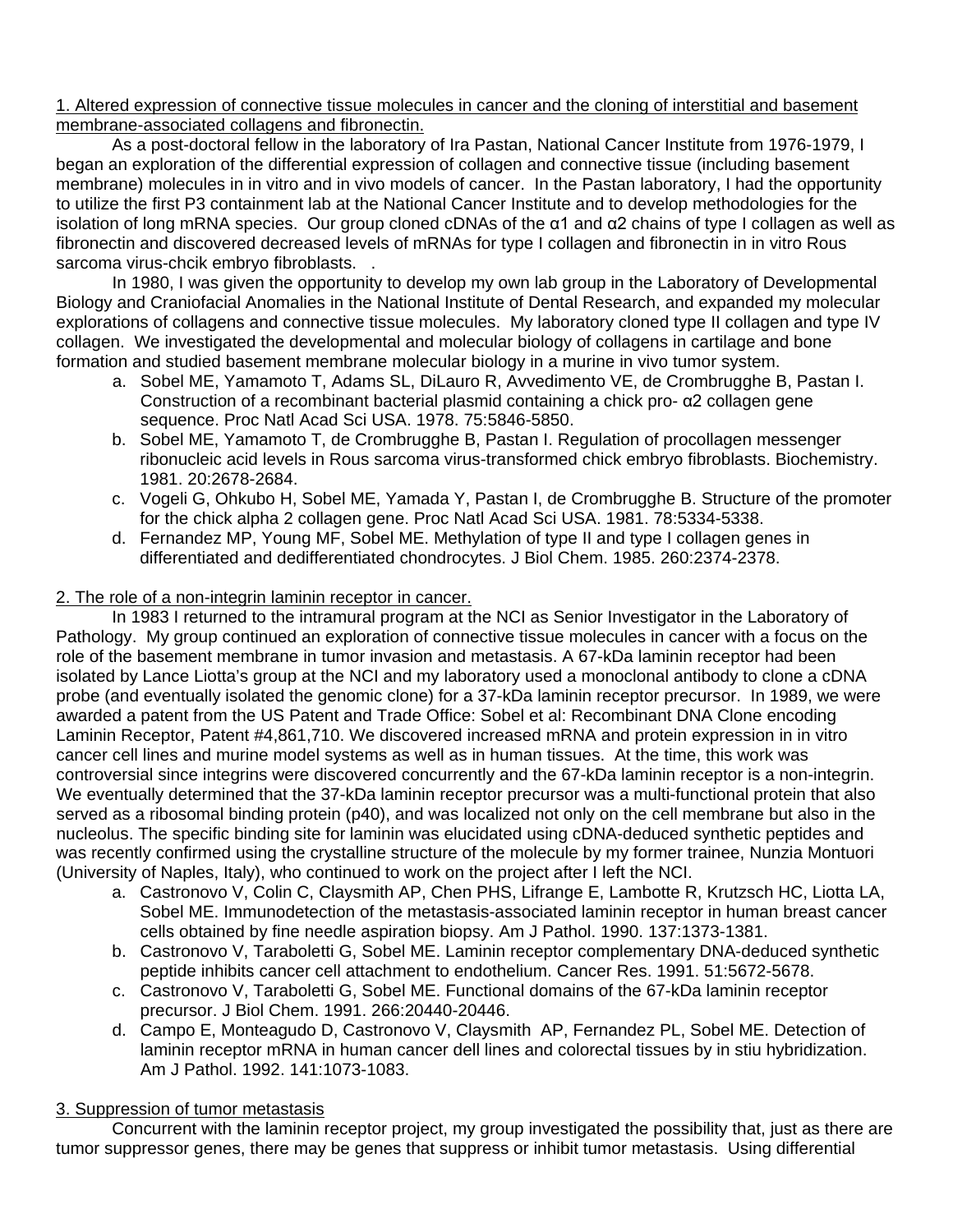cDNA expression libraries we isolated a cDNA clone of the NM23 gene. In 1991, we were awarded a patent from the US Patent and Trade Office (Steeg et al: Diagnosis of Metastatic Potential of Tumors by the NM23 gene, Patent #5,049,662). My former post-doctoral fellow, Patricia Steeg, developed the NM23 project in her own lab when she became a Principal Investigator at NCI.

- a. Sobel ME. Metastasis suppressor genes. J Natl Cancer Inst. 1990. 82:267-276.
- b. Steeg PS, Bevilacqua G, Kopper L, Thorgeirsson UP, Talmadge JE, Liotta LA, Sobel ME. Evidence for a novel gene associated with low tumor metastatic potential. J Natl Cancer Inst. 1988. 233:200- 203.
- c. Steeg PS, Bevilacqua G, Pozzatti R, Liotta LA, Sobel ME. Expression of NM23, a gene associated with low tumor metastatic potential, is increased during adenovirus 2 E1a inhibition of experimental metastasis. Cancer Res. 1988. 48:6550-6554.
- d. Bevilacqua G, Sobel ME, Liotta LA, Steeg PS. Association of low nm23 RNA levels in human primary infiltrating ductal breast carcinomas with lymph node involvement and other histopathological indicators of high metastatic potential. Cancer Res. 1989. 49:5185-5190.

#### 4. Collaborations to investigate the molecular biology and differential gene expression in cancer and other disorders.

As one of the early adopters of molecular approaches I had the opportunity to collaborate with several scientists to provide molecular techniques and approaches to their own systems. At NCI, I collaborated with Michael Gottesman on the expression and cloning of the MDR1 gene, William Stetler-Stevenson on metalloproteinases, and Lance Liotta on autotaxin, among others. In addition, I collaborated with Fu-Tong Liu (Scripps Research Institute) on galectins, and Marian Young (National Institute of Dental and Craniofacial Research), my former post-doctoral fellow, on cloning and expression of amelogenin, among others.

- a. Gottesman MM, Sobel ME. Tumor promoters and Kirsten sarcoma virus increase synthesis of a secreted glycoprotein by regulating levels of translatable mRNA. Cell. 1980. 19:449-455.
- b. Shimokawa H, Sobel ME, Sasaki M, Termine JD, Young MF. Heterogeneity of amelogenin mRNA in the bovine tooth germ. J Biol Chem. 1987. 262:4042-4047,
- c. Murata J, Lee HY, Clair T, Arestad AA, Sobel ME, Liotta LA, Stracke ML. cDNA cloning of the human tumor motility-stimulating protein, autotaxin, reveals a homology with phosphodiesterases. J Biol Chem. 1994. 269:30479-30484.
- d. Castronovo V, van den Brule FA, Jackers P, Clausse N, Liu FT, Gillet C, Sobel ME. Decreased expression of galectin-3 is associated with progression of human breast cancer. J Pathol. 1996. 179:43-48.

### 5. Molecular diagnostics.

While at the NCI, my group trained scientists and pathology residents in molecular techniques to diagnose cancers. I collaborated with Maria Merino, Chief of Surgical Pathology at NCI. We utilized micro- and macrodissection to examine loss of heterozygosity associated with carcinomas of the breast, ovary, thyroid, colon, and kidney. I also became a spokesperson for the ethical use of human biological samples in research. Since leaving the NIH, I have continued those efforts and have focused on the training and education of scientists and pathology residents in genomic medicine.

- a. Sobel ME. Ethical issues in molecular pathology: paradigms in flux. Arch Pathol Lab Med. 1999. 123:1076-1078.
- b. Schrijver I, Aziz N, Farkas DH, Furtado M, Ferreira Gonzalez A, Greiner TC, Grody WG, Hambuch T, Kalman L, Kant JA, Klein RD, Leonard DGB, Lubin IM, Mao, R, Nagan N, Pratt VM, Sobel ME, Voelkerding KV, Gibson JS. Opportunities and challenges associated with clinical diagnostic genome sequencing: a report of the Association for Molecular Pathology. J Mol Diagn. 2012. 14:525-540.
- c. Sobel ME, Dreyfus JD. Disruptive influences on research in academic pathology departments: Proposed changes to the Common Rule governing informed consent for research use of biospecimens and to rules governing return of research results. Am J Pathol. 2017. 187:4-8.
- d. Sobel ME, Dreyfus JC, Dillhay McKillip K, Kolarcik C, Muller WA, Scott MJ, Siegal GP, Wadosky K, O'Leary TJ. Return of individual research results: a guide for biomedical researchers utilizing human biospecimens. Am J Pathol. 2020. 190:918-933.